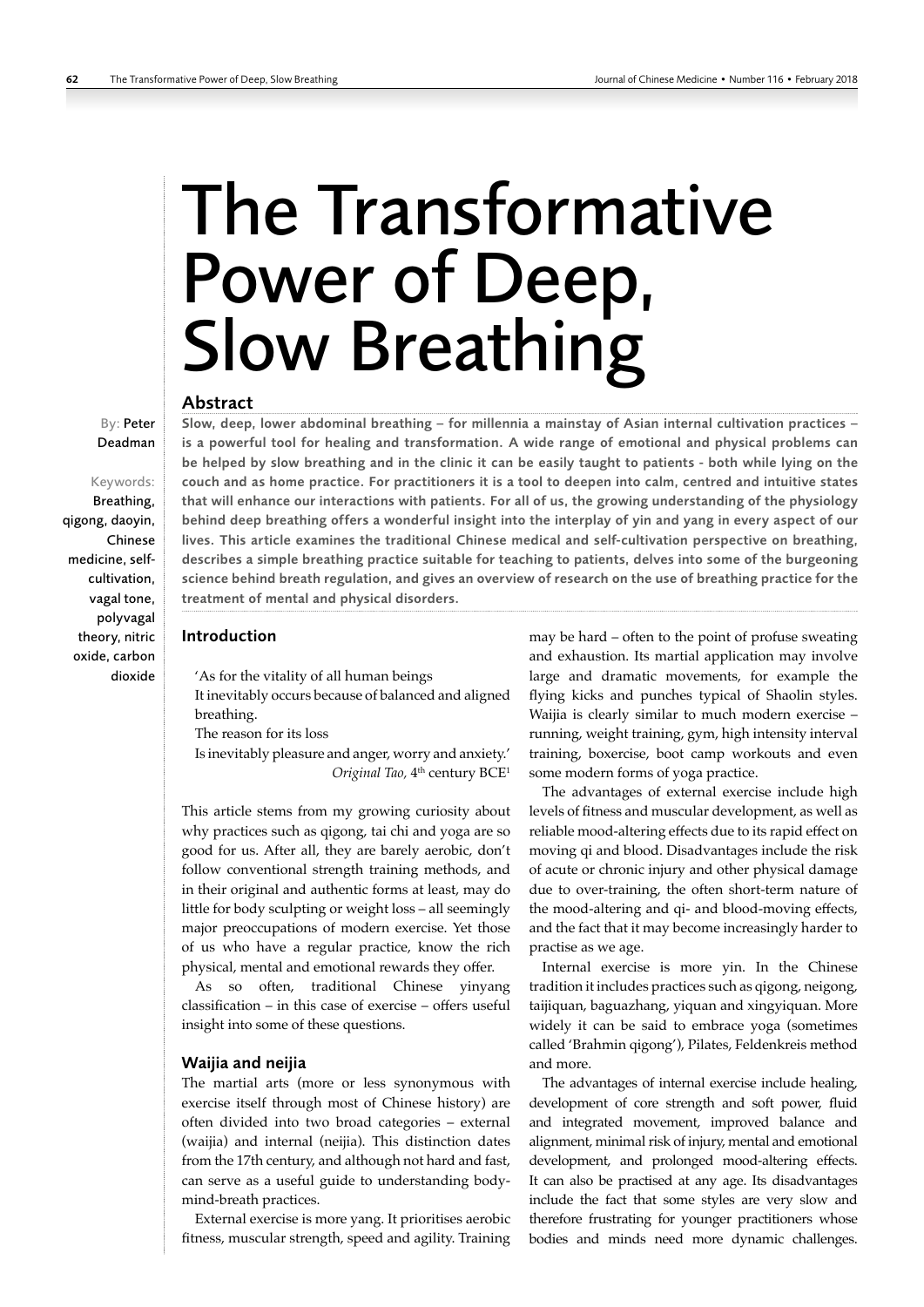Indeed, without combining aspects of external exercise, yin neijia can be an incomplete form of cultivation and may sometimes encourage excessive introversion in those prone to it, which means it may need to be practised with caution in cases of depression.

As always we need to flexibly balance yin and yang according to our age, physical condition and health needs. If all our practice is internal, quiet and slow, it may be just as imbalanced as if it was all fast, hard and external. In the taijitu (yinyang symbol - see Image 1), of course, yin and yang each include a portion of their complementary opposites.



**Image 1: The Taijitu**

## What is the essence of neijia?

There are three core components of internal exercise – body, breath and mind - corresponding to the 'three treasures' (jing-qi-shen)<sup>2</sup>. While there are countless internal practices in the Asian traditions, they all cultivate these three to varying degrees. However, in my opinion the highest forms – at least as far as health, wellbeing and the development of wisdom are concerned - cultivate all three *equally*. When body, breath and mind are woven up into a seamless whole, we enter an optimum physiological state and can truly flourish.

## Body and mind

'Once set in motion, the whole body is unified and must be light and filled with spirit.'

*Tai Chi Ch'uan Classic,* 12th – 14th centuries CE3

Before considering breath in more detail, it is worth briefly reflecting on what cultivation of the body and mind may involve. In internal training, body movements and postures are practised slowly and mindfully. They are designed to develop integrated movement and full body awareness, optimum alignment (top/bottom, left/ right, forward/backward), balance and rootedness, fluid and relaxed lengthening and releasing, soft power and core strength. Practising faithfully under the guidance of a good teacher will slowly restore fascial/channel elasticity and natural movement, and promote healthy joints and pleasure in the body.

As far as the mind is concerned, the aim is absorption in the present moment. This offers many of the plastic brain benefits of meditation;<sup>4</sup> indeed it has been argued that mindful movement may reduce uncontrolled mental wandering more easily than still meditation.<sup>5,6,7</sup> The fully present mind can explore internally and dwell in the breath, the whole body or its particular parts. Alternatively it can move out to connect with sky, earth, sun and moon, trees, birds, flowing water and so on – especially when we practise outdoors. Some qigong styles also incorporate visualisations, repetition of sounds, healing words and phrases and so on.

# Breathing

'A day and a night of regulated breathing can [reverse] twenty years of chronic illness.

*Yuan Hao,* 15th century CE8

Breathing is unique among autonomic functions such as the cardiac, digestive and hormonal systems, in that it is both automatic (most of us breathe without conscious awareness or intervention) and at the same time can be consciously controlled. In traditional Asian selfcultivation traditions this ability to consciously control the breath is used as a powerful tool for emotional, mental and physical health and wellbeing.

#### *The Chinese perspective on breathing*

'The perfected breathe all the way to their heels, unlike ordinary folk who breathe only as far as their throats.' *Zhuangzi,* 3rd century BCE

Qigong and the internal arts teach long, slow and deep breathing down into the lower abdomen – a method that is widely taught nowadays to help manage anxiety, depression and post-traumatic stress disorder.

I remember one of my teachers in China laughingly saying that the human body has a design fault – it is both vertical and alive. Its lively yang therefore suffers from a tendency to rise excessively, especially as we age, when yin weakens and can no longer hold and counter the predilection of yang to soar upwards. Physically this can give rise to disorders such as dizziness, high blood pressure, headache, migraine and stroke, accompanied by dissociation from the lower body, poor balance, weak legs and increased risk of falling. On a mental and emotional level it can give rise to an unrooted, unstable shen. The result is a tendency to nervousness, anxiety, worry, fear, insomnia, a restless mind and general ungroundedness.

In the upper body, emotional factors or faulty practice can lead to chest breathing, where the upper chest is lifted and thrust out in the military posture on inhalation. Chest breathing increases feelings of stress, raises the centre of gravity, and further lifts qi to the upper body.

These varied physical and emotional manifestations of uprising of yang can be counteracted by sinking and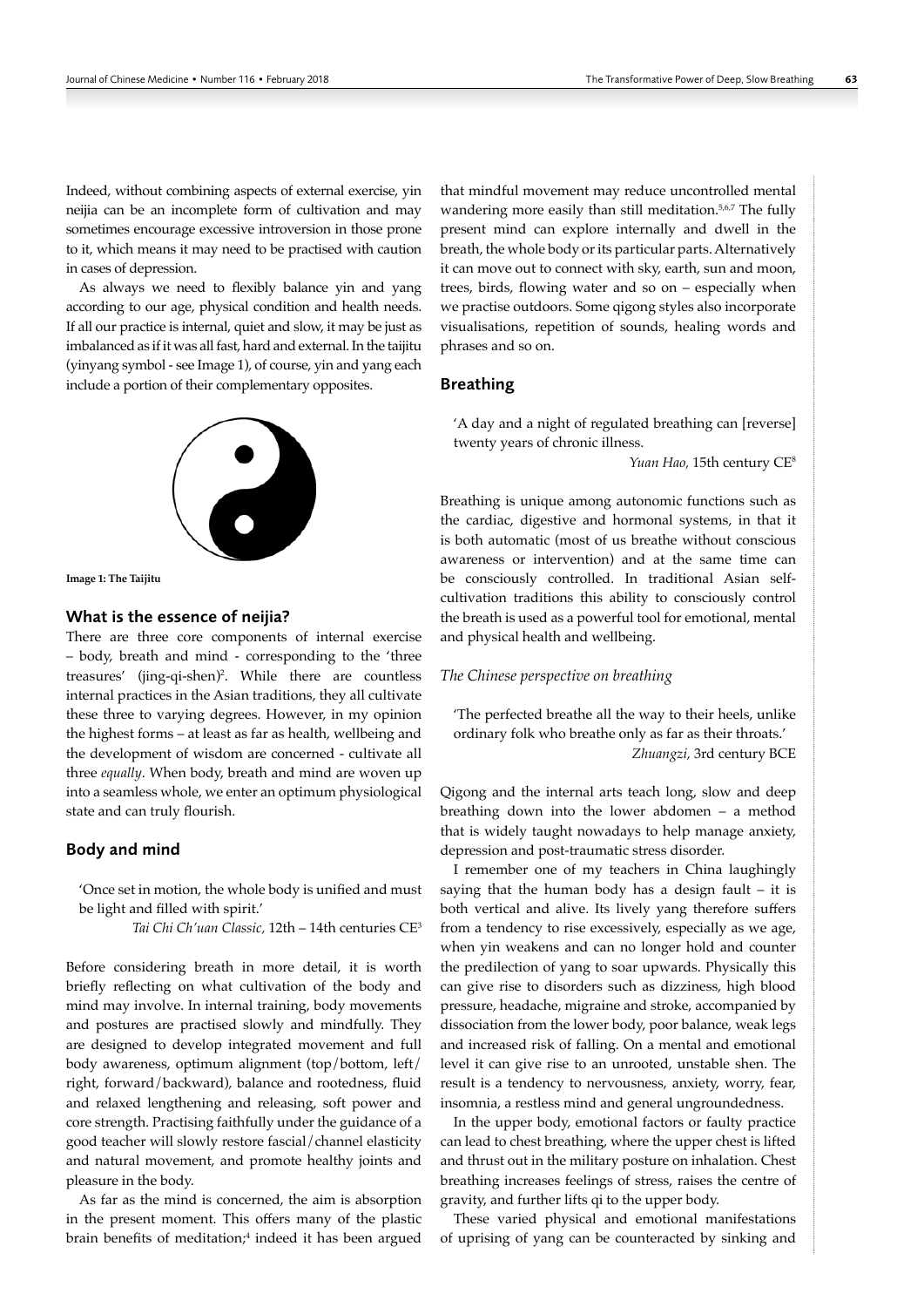grounding the lower body and by breathing slowly and deeply into the lower abdominal core, keeping the chest (heart and lungs) empty and quiet. Since inhalation descends qi, this can be a tool to counter rebellious Lung qi, subdue uprising of Liver yang, and help lower uncontrolled Heart fire into the cooling embrace of Kidney water, restoring yinyang harmony.

*These varied physical and emotional manifestations of uprising of yang can be counteracted by sinking and grounding the lower body and by breathing slowly and deeply into the lower abdominal core …*

# The practice of breathing

Lower abdominal breathing can be practised standing, sitting or lying down. The standing position is described first, but this can be easily adapted for sitting and – in the clinic – lying on the couch whilst needles are retained.

#### *Standing*

Standing breathing can be taught to patients for home practice. A basic qigong standing position can be used – feet shoulder width apart and parallel, and knees relaxed so the whole pelvic region relaxes and drops (heavy like a hanging basket). At the same time the chin is slightly tucked in and the neck gently lengthened towards the sky. The shoulder blades separate, rounding and opening the upper back, and the arms hang loose - either to the sides or in front of the body - with ample space in the armpits. The chest hangs 'empty like a bell' so that the heart and lungs are quiet.

Once this posture is established, we can fold one hand over the other on the navel. Then, inhaling through the nose but imagining we are inhaling directly into the navel, we slowly allow the breath to radiate to the lower back (from Mingmen DU-4 outwards to Zhishi BL-52), the lower sides, and down into the pelvic cavity. We aim to breathe around five times a minute – six seconds for inhalation and six seconds for exhalation (see discussion later in this article). It is normal to feel a little bit 'air hungry', but the breath should never be forced and relaxation is key. If people this pace is challenging, it can be speeded up until they get used to it. If they find it difficult to take the breath down low and deep and feel blocked and constricted in the chest, the answer is to relax, to be patient, and above all to practise, for it will become easier with time.

## *Lying down*

If you normally leave your patients lying with needles in, they can significantly enhance the effects of treatment with breathing practice. The patient can lie with their hands folded over the navel or by their sides and breathe in the same way as described above. Note that lower abdominal

breathing is often taught by asking people to rest one hand on their chest and the other on the lower abdomen. The idea is that the lower hand, but not the upper hand, should rise during inhalation. This method may be useful when learning lower abdominal breathing, but expanding the lower belly outwards is unnecessary and not desirable in the long term.

Once slow, deep breathing is well established, it can be adapted to different clinical situations. For example, those who suffer from uprising of qi can be encouraged to 'breathe' in and out of the soles of the feet. Or patients can be encouraged to breathe into the site of disease or discomfort, and to relax and dissolve the area as they breathe out. Alternatively, they can be asked to breathe into the region of the point/s being needled, or visualise breath flowing along specific channels.

# The science of slow breathing

A growing and relatively recent body of research into the physiology of slow breathing is confirming its extraordinary physical and emotional health benefits. This section discusses three aspects in order of increasing importance: a. nitric oxide and nasal breathing, b. carbon dioxide, and c. the relationship between autonomic yinyang balance, heart rate variability, vagal tone and breathing. Some of the science, especially in section c, may seem a bit daunting, but I believe it is well worth the effort.

#### *a. Nasal breathing and nitric oxide*

'Heaven feeds man with the five qi … The five qi enter through the nose and are stored in the heart and in the lung.'

> *Yellow Emperor's Internal Classic*, between 2nd century BCE and 2nd century CE9

Nitric oxide (not be confused with nitrous oxide) is a colourless gas that acts as a cellular signalling molecule. Nitric oxide (chemical formula NO) is synthesised inside the body in humans and other mammals and is elevated by eating NO-rich foods, especially leafy green vegetables. Medically, it can be taken in the form of nitroglycerin (for angina pectoris and heart failure<sup>10</sup>), sildenafil (Viagra) and similar erectile dysfunction medicines, and also in the form of NO-enhancing supplements that are sometimes taken by athletes and body-builders.

The principal link between these varied uses is that NO relaxes smooth muscle fibres, especially in the blood vessels, therefore acting as a vasodilator - for example increasing blood flow to the heart, genitals and muscles. It helps lower blood pressure, reduces blood clotting, functions as a neurotransmitter, increases blood and oxygen flow to the brain, strengthens immune function, reduces inflammation and more.

In Chinese medicine, the nose is considered to be part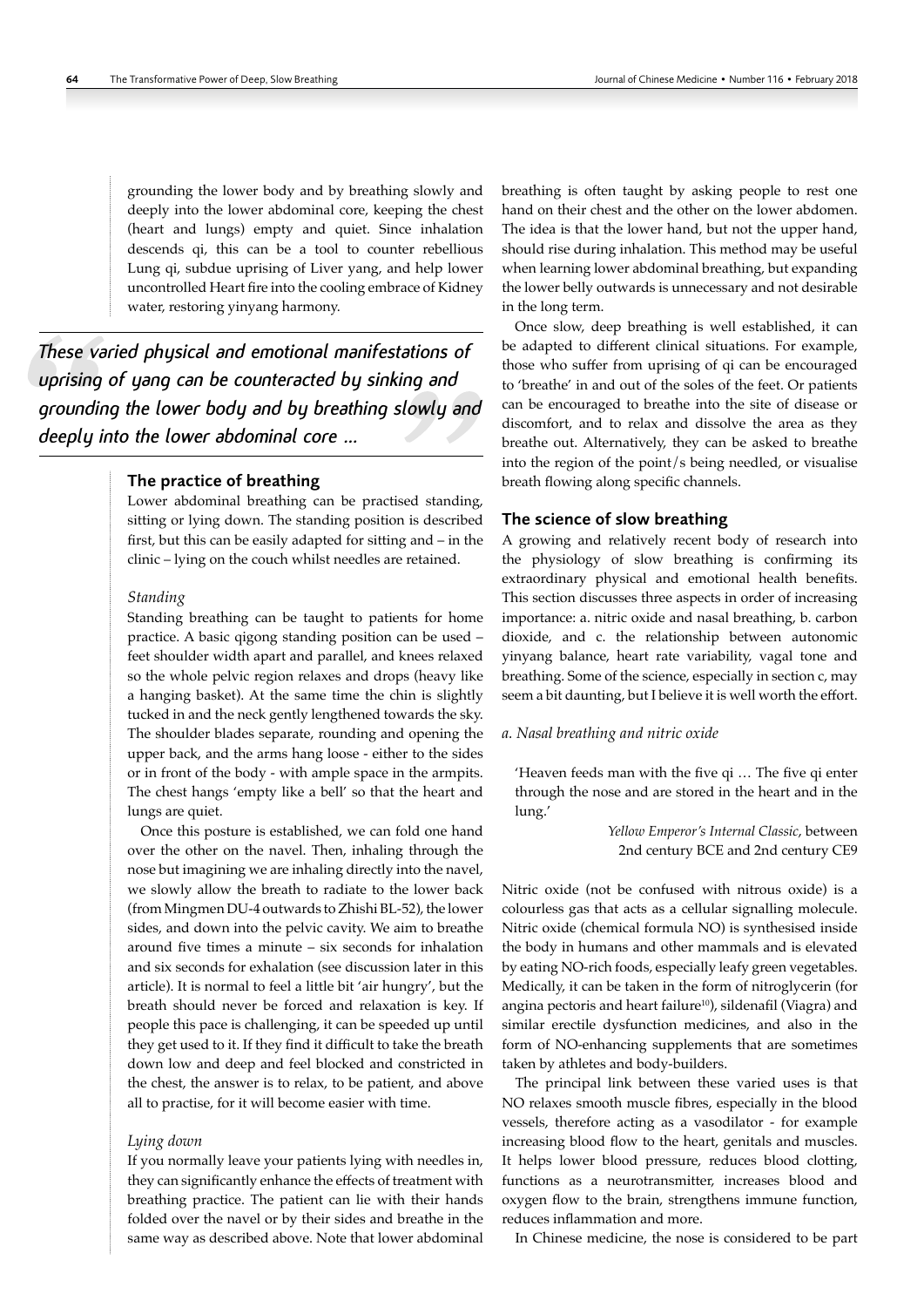of the Lung system, and by implication plays a role in absorbing the qi of air. For this reason, all neijia breathing practices emphasise nasal inhalation. The value of such practice was confirmed in 1995 when it was discovered that NO is produced in the paranasal sinuses and inhaled with every nasal (but not mouth) breath. The effect of local paranasal NO production is to enhance defence against exterior pathogens, due to its antimicrobial action. And when NO is inhaled into the lungs, it vasodilates pulmonary blood vessels and thus increases oxygen uptake.11 Unsurprisingly, nasal NO production is reduced by up to 50 per cent in people with sinus disorders.12 More surprisingly, NO production was reduced by up to 83 per cent after five minutes of vigorous exercise – attributed to reduction in blood flow to the nasal mucosa.<sup>13</sup> Slow breathing, by contrast, increases NO absorption.

Finally, studies show that humming (as in yogic OM chanting, for example) can increase NO production in the paranasal sinuses fifteen-fold,<sup>14</sup> as well as helping to cure chronic sinus disorders.15 As we shall see below, exhaling against resistance – as in chanting, singing etc. – also activates the relaxing and soothing parasympathetic state.

## *b. Breathing and carbon dioxide*

If people are asked to breathe deeply, it is likely their response will be to inhale strongly and rapidly into the upper chest, assuming that this will increase oxygen uptake. In fact the opposite is the case. Hyperventilation – whether deliberate (as above) or as a response to stress - does not increase oxygenation, but does reduce healthy levels of carbon dioxide (CO2) in the blood. This lack of CO2 leads to a whole raft of symptoms including anxiety, chest tightness, worsening feelings of stress, vasoconstriction, reduced oxygenation, raised blood pressure, and reduction of blood flow to the brain (affecting attention, concentration and effective functioning). The well-known remedy for anxiety induced by hyperventilation is to inhale and exhale into a paper bag, restoring CO2 levels.

When we breathe slowly and deeply, we increase beneficial levels of CO2 (we can feel this as a sensation of air hunger, which should not be allowed to become extreme). As CO2 is a vasodilator, pulmonary blood vessels expand, increasing their ability to take up oxygen. More blood and oxygen therefore flow to the heart and brain, blood pressure reduces, and the nervous system is calmed. This CO2-induced vasodilation may also explain the experience of increased warmth in the hands or the whole body during qigong meditation, even when simply standing still.

# *c. Breathing - the autonomic nervous system, heart rate variability and vagal tone*

This part of the article discusses the importance of achieving a health yinyang balance in the autonomic nervous system (ANS). It then explains how heart rate variability (HRV) serves as a window into the state of the

ANS – one which has allowed researchers to observe which practices and behaviours enhance its healthy functioning. Finally, it explains how slow, deep ('coherent') breathing can be used to promote what is known as vagal tone to restore ANS balance, counter stress and negative physical and mental states, and help repair the body and mind.

# The yin and yang of the autonomic nervous system

#### *The yang sympathetic branch*

Commonly know as the 'fight or flight' branch of the ANS, the sympathetic nervous system (SNS) is rapidly activated in the face of threat and danger. It is also raised in response to various other challenges, for example time pressure, stress, anger, most external exercise, voluntary exposure to thrill and excitement ('excessive joy') and so on. A cascade of physiological responses accompany raised SNS activity, including constriction of blood vessels, raised blood pressure, raised heart rate, faster breathing, and pupil dilation (better able to see danger).

While the SNS response is clearly a vital evolutionary defence adaptation, and in certain circumstances a state of exciting stimulation, $16$  many problems arise when it becomes chronically activated. Some of our patients, family, friends and community – even ourselves - may suffer a kind of locked-in SNS activation. The result is varying levels of ongoing stress, anxiety, insomnia, fear, worry, feelings of sustained threat, chronically raised raised heart rate and blood pressure, defensiveness, depression, inflexibility, poor judgement, poor reasoning, inability to concentrate, PTSD etc. Sometimes compared to the gas/accelerator pedal in a car, SNS activation burns energy in cells. If the SNS is chronically activated, it can lead to inflammation (with consequent cell damage from free radicals), and inability of the parasympathetic nervous system (PSNS) to restore energy to cells and repair them. Prolonged inflammation is increasingly understood to underlie most chronic non-infectious diseases (cancer, cardiovascular disease, dementia etc.) as well as premature ageing and early death.

#### *The yin parasympathetic branch*

*'*The cool eye discerns men's character. The cool ear hears the intent in their speech. Cool emotions plumb others' feelings. The cool mind penetrates everything. *Vegetable Root Discourse,* 16th century CE17

The parasympathetic nervous system (PSNS) has traditionally been called the 'rest and digest' branch of the ANS. In this state, blood vessels relax and dilate, heart rate and blood pressure reduce, and the immune system is enhanced. Cell energy reserves are restored, and anti-inflammatory pathways are activated to counter the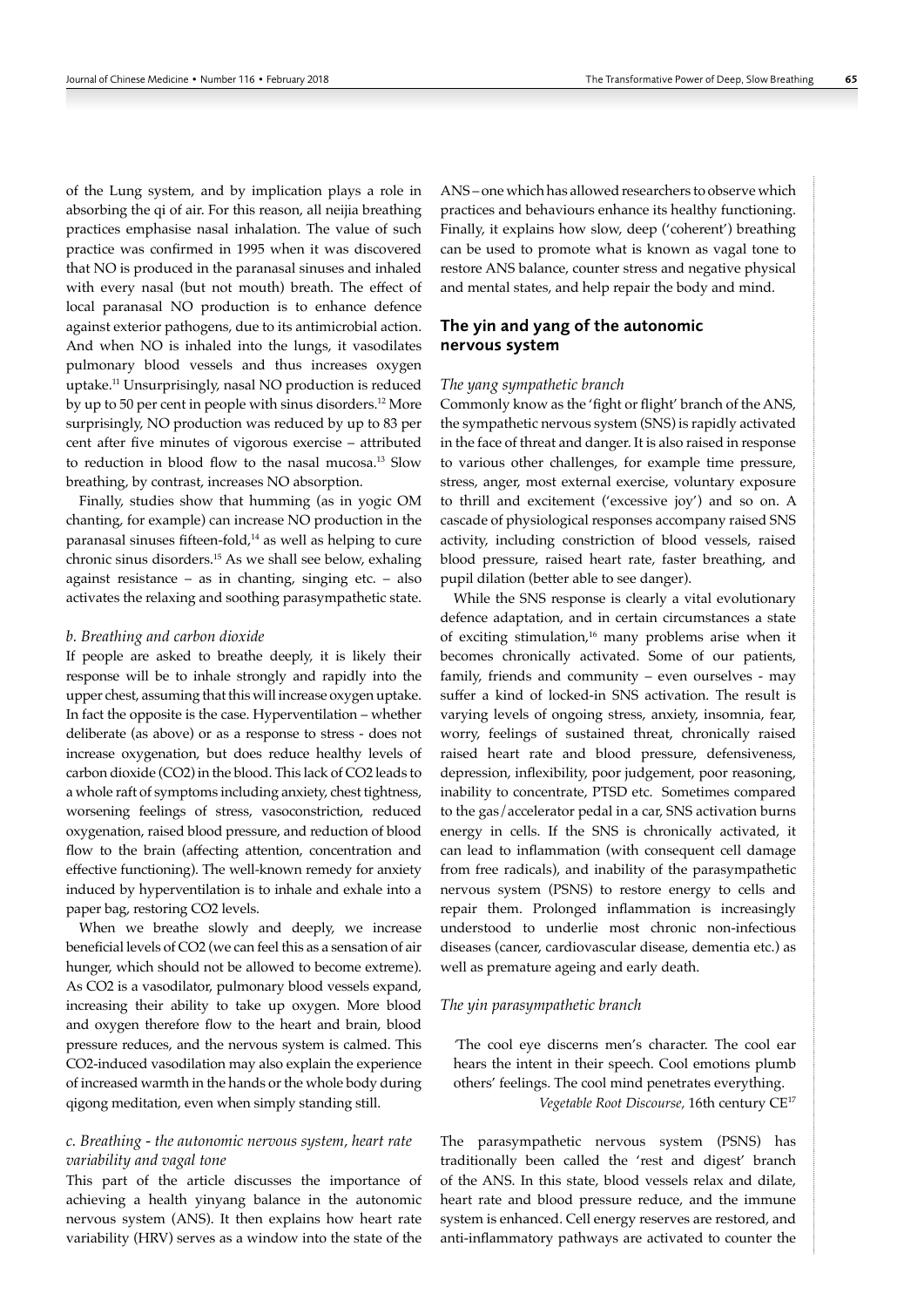inflammatory effects of SNS predominance.

Beyond this, there is ever-growing interest in the psychological and emotional implications of having a nervous system that defaults to PSNS activity. Along with calming and relaxing of the body comes a host of responses such as increased feelings of trust, safety, closeness and affection.

## *Polyvagal theory*

'The complete mind cannot stay hidden in the body. Rather, it takes shape and appears on the outside. It can be known from the complexion of the face. When people meet someone whose appearance and mind are full of positive energy, they will feel happier than if they had met their own brother.'

# Guanzi, 4th century BCE<sup>18</sup>

Stephen Porges, distinguished psychiatry professor at the University of North Carolina, developed his 'polyvagal theory' in 1994. One aspect of this is a discussion of evolutionary defence systems associated with the ANS. The most primitive is the reptilian freeze (and play dead) response. This can still immobilise us in the face of threat and danger, as well as physical, emotional and sexual abuse. Long-term consequences include dissociative states, inability to feel and inhabit the body, and digestive disorders such as IBS. When his patients report feelings of shame that - in the face of abuse - they neither fled nor fought back, Porges reassures them that in the circumstances they were responding with the best, or only, defence available to them at the time.

*These messages cannot easily be faked, but when genuine and springing from a deeply residing calm, centred and compassionate state, can help shift others from a SNS-dominant condition of stress, tightness and fear, to a PSNS-dominant relaxed and trusting one.*

> More evolutionarily advanced is the standard SNS 'fight or flight' response. Beyond that - the most recent and sophisticated defence system and one unique to mammals - is the PSNS response, a 'circuit for social interaction' as Porges calls it. He proposes that fibres rom the vagus nerve (primarily associated with the PSNS) link to muscles of facial expression, vocalisation and listening. This means that when we ourselves are in a PSNS dominant state, we are signalling to others (friends, family, strangers and patients) via our facial expressions, tone and pattern of voice and willingness to listen, that we are safe and can be trusted.19 These messages cannot easily be faked, but when genuine and springing from a deeply residing calm, centred and compassionate state, can help shift others

from a SNS-dominant condition of stress, tightness and fear, to a PSNS-dominant relaxed and trusting one. For those unable to access this state without help, it can come as a blessed relief and is the starting point of healing – even before needles or herbs are applied.

#### *Yinyang balance*

'The yang energy in people is firm; firmness without restraint turns into aggressiveness, like fire rising. Yin energy is flexible; flexibility without support becomes too weak, like water descending.'

*Liu I-ming*, 18th century20

We no more want to be in a permanent state of blissed-out relaxation than we do in a high energy state of pressure and stress. What we do want is a flexible and appropriate autonomic response. We want to be able to go into a yang SNS-predominant state if there is genuine threat or need, or by choice, and to retturn to a default PSNS-predominant state at will, or just automatically, like an elastic band the moment it stops being stretched. At the same time, when we enter SNS-dominant states to deal with threat, conflict, challenge, work stress, business decisions, competition etc., we want to be able to hold a calm PSNS centre (yin within yang) that helps us act smartly and skilfully in the most appropriate way. Equally, in our relaxed and calm PSNS state, we want to retain a kind of latent SNS readiness, so we can swiftly and smoothly transition into effective action (yang within yin). This kind of flexible and appropriately responding nervous system builds what is known as 'stress resilience' – the ability to respond to, and recover from challenging events.

# *Heat rate variability – a window into the autonomic nervous system*

One of the problems in assessing the ANS is that there are few reliable, non-invasive markers as to how it is functioning, which makes observation of heart rate variability particularly valuable.

The idea that a healthy heart should be metronomic in its rhythm has long been supplanted by the understanding that the beat of a healthy, flexible, responsive heart is constantly speeding up and slowing down. This change in inter-beat interval is known as heart rate variability (HRV). A higher degree of HRV is associated with youth, fitness, a healthy cardiovascular system, and more widely with more adaptive and healthy emotional responses. A low degree of HRV is associated with cardiovascular disease, ageing, lack of fitness and all-cause mortality, and a host of psychological problems including post-traumatic stress disorder (PTSD), attention deficit hyperactivity disorder (ADHD), irritable bowel syndrome, aggressiveness, stress, anxiety and depression.

The principal influence on HRV is fluctuations in the autonomic nervous system. Increased SNS or reduced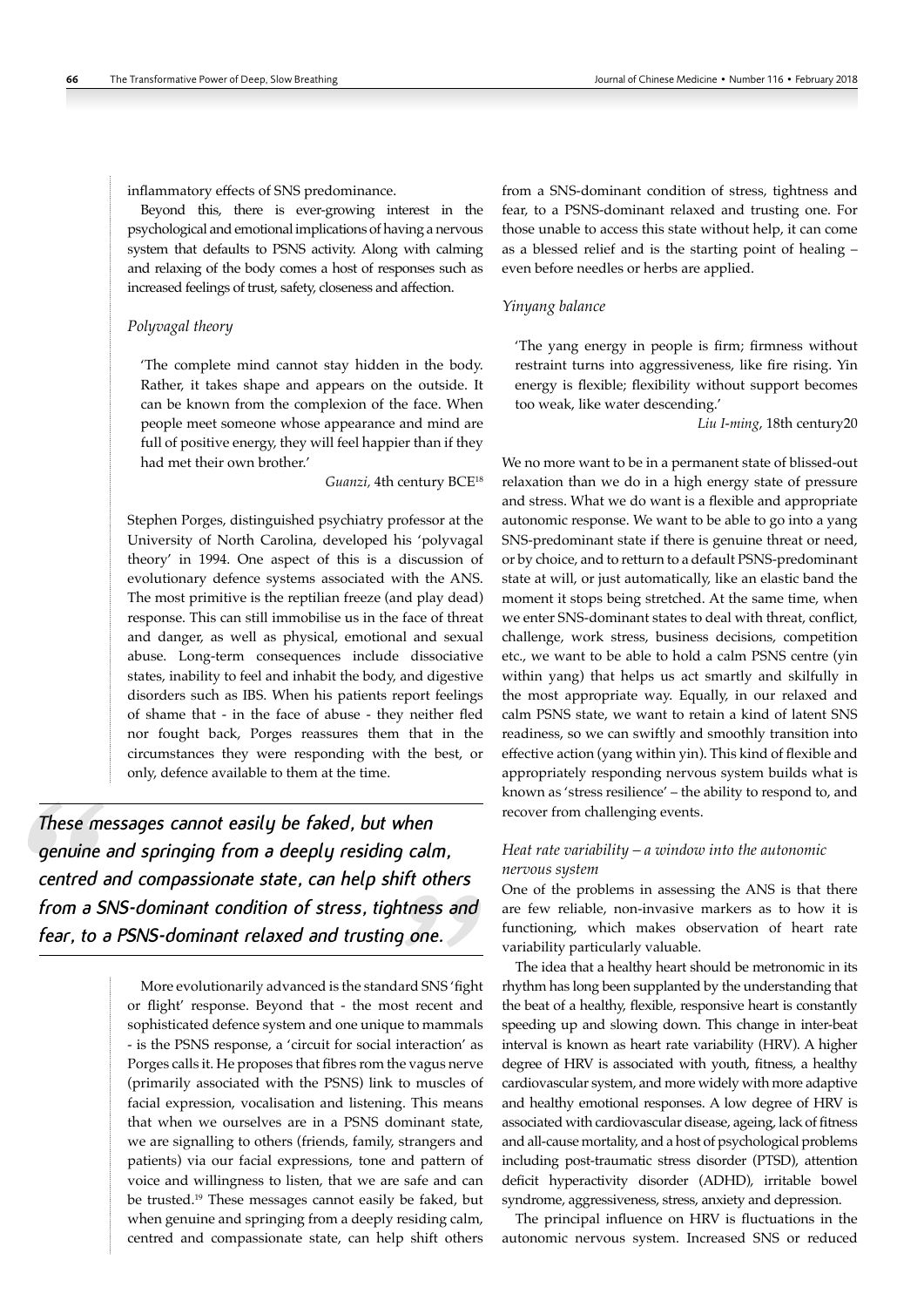PSNS activity speeds up the heart.<sup>21</sup> Increased PSNS or reduced SNS activity slows it down.

## *Heat rate variability and breathing*

By monitoring HRV in real time, it has been possible to observe how it (and therefore the autonomic nervous system) responds to breathing. When we inhale, the beat of a healthy heart speeds up and when we exhale it slows down. Inhalation is therefore associated with increased SNS/reduced PSNS activity, and exhalation with increased PSNS/reduced SNS activity. This rise and fall in heart rate in harmony with breathing is known as respiratory sinus arrhythmia (RSA) and a healthy (high amplitude) RSA reflects what is known as vagal tone - the level of activity of the vagus nerve and its influence on the PSNS.

#### *Vagal tone*

The extraordinary vagus (wandering) nerve is the longest nerve in the autonomic nervous system, principally associated with the parasympathetic branch. From the brain, it wanders through the heart and most other major organs of the body as far as the large intestine. While the vagus nerve carries messages from the brain to the body, 80 per cent of its activity flows the other way – informing the brain of the activity and state of the organs.

Vagal tone describes the influence exerted by the vagus on many body functions, and especially the heart. It exerts a continuous parasympathetic influence (called 'the brake'), and without it, SNS activity would be uncontrolled. Vagal tone is therefore a term used to describe a healthy autonomic nervous system which defaults to a PSNS state, and the ability to increase vagal tone is a powerful tool to optimise the yinyang balance of the ANS.

## Putting it all together – coherent breathing

It should be clear by now that many physical and mental problems arise from an inappropriately responding autonomic nervous system. The big question, therefore, is how do we train vagal tone (i.e. strengthen PSNS dominance) to make it function in a healthier fashion?

Most anti-anxiety medications work by dampening down SNS activity rather than by promoting PSNS activity. This leaves a great need for alternative approaches. Research shows that various practices including meditation, relaxation, rhythmic muscle lengthening/releasing,<sup>22</sup> and developing physical fitness all promote vagal tone and HRV. But the simplest, seeming fastest and most reliable way is what is known as coherent breathing, and one of the most intriguing of recent discoveries is that each of us has a breathing frequency that promotes optimum vagal tone and autonomic balance. Although this rate varies between individuals (and is also affected by height and gender<sup>23</sup>), the average is around 5.5 breaths a minute. At an individual's optimal frequency, $24$  HRV (the external sign of vagal tone) can increase tenfold – from a four beat difference to 35-40 beat

difference.25 This resonant frequency also optimises blood pressure - indeed slow breathing is the only short and longterm non-pharmacological treatment for high blood pressure recommended by the US Food and Drugs Administration.<sup>26</sup>

Since inhalation promotes the SNS and exhalation the PSNS, when we evenly and equally inhale and exhale for five to six seconds each, we put the autonomic nervous system into yinyang harmony. Yet like all yinyang paradigms this is fluid. If we want to more strongly promote a parasympathetic rest and relax state, we can make the outbreath longer than the in-breath. We can also breathe out against resistance – humming, sighing, whistling, singing, playing a wind instrument, slightly closing the throat etc., all of which stimulate the PSNS.

Equally, while a deep, vigorous in-breath will strongly stimulate the SNS, if we make our inhalation long, slow, quiet and deep (to the lower abdomen) we moderate this with PSNS activation (yin within yang). And while a slow, releasing exhalation will strongly stimulate the PSNS, if we exhale more vigorously and noisily, for example when lifting a weight or making a martial strike, then we increase SNS within PSNS (yang within yin).

# *Coherent breathing in the clinic*

It is hopefully clear by now that our own ability to maintain a genuine PSNS flow state in the clinic will reassure and help shift patients from a sick SNS-dominant state into a healing PSNS state (even before we start treatment). But we cannot be with our patients all the time, and beyond the treatment we give we need to offer patients tools that they can use to enhance and own their own health. It is possible to teach the basic coherent (qigong) breathing described above in just a few minutes, and below I give details of a YouTube video I have made to assist this. There are also numerous free and paid smartphone apps available to guide optimum breathing rate. But like most things, it is regular practice that bears fruit and we need to encourage those patients who would really benefit from this intervention to practise for at least ten minutes at a time, ideally two to three times a day. While they may initially baulk at this, we can clearly explain that this will help relieve their physical pain and emotional distress; in fact, the calming results are so rapid and generally reliable that they may need little encouragement.

If patients want to go further, they can be pointed towards sophisticated internal cultivation practices such as qigong, internal martial arts, yoga etc. which expand coherence and harmony throughout the entire bodymind. One of the many traits of these practices is the cultivation of yin calmness, slow breathing and relaxation in the midst of demanding yang bodywork, thus training us to better adapt to all kinds of stress.

Patient compliance, of course, will be greatly helped if we practice coherent breathing in some form ourselves.

There is a story told about Mahatma Gandhi. A woman